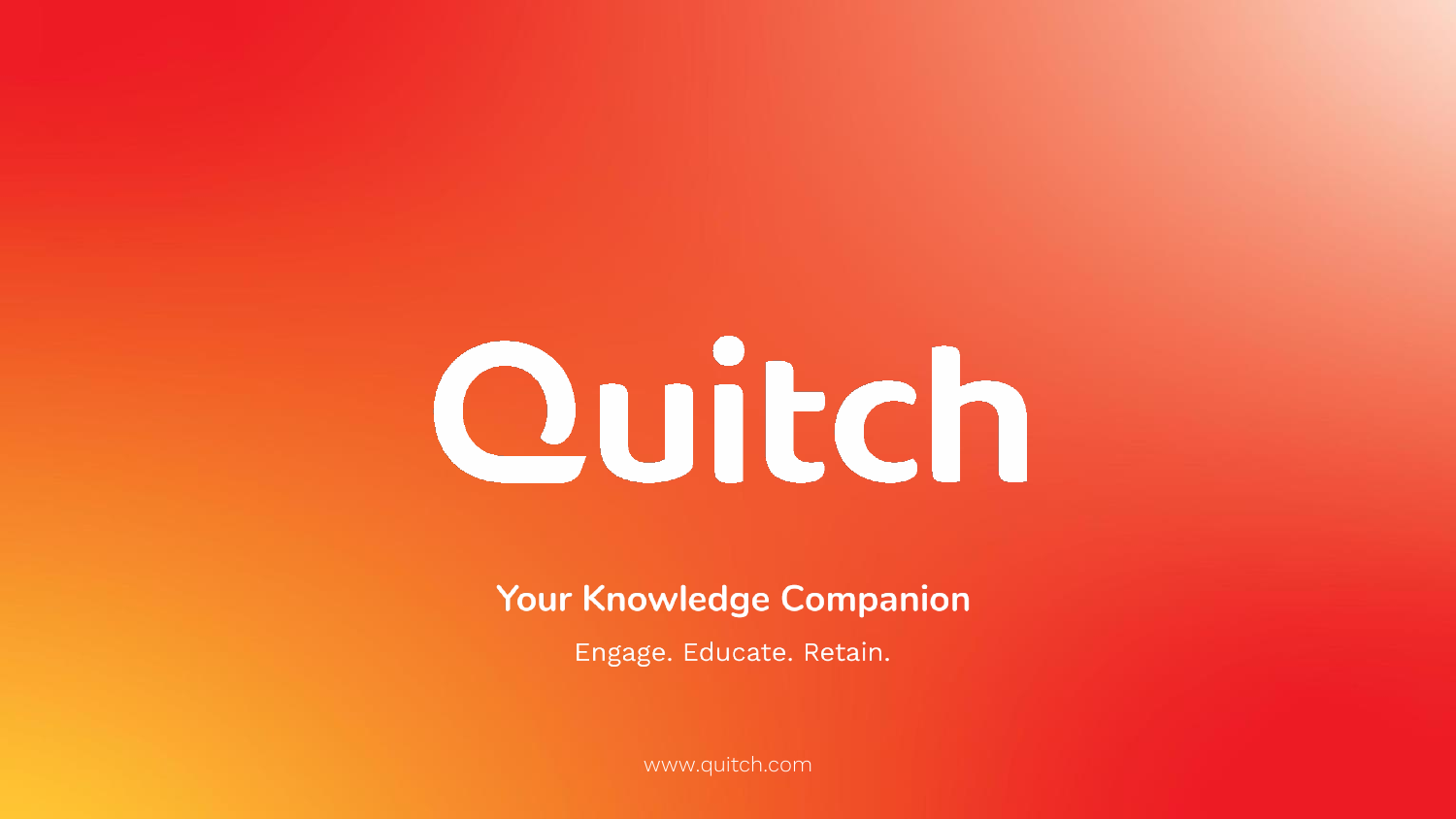## The challenge I faced...



**Engagement:** students are surrounded by distractions.

**Student retention:** on average 25% of students drop out of each university subject within the first four teaching weeks.

**Failure rates:** educators don't receive feedback on student performance until it's too late.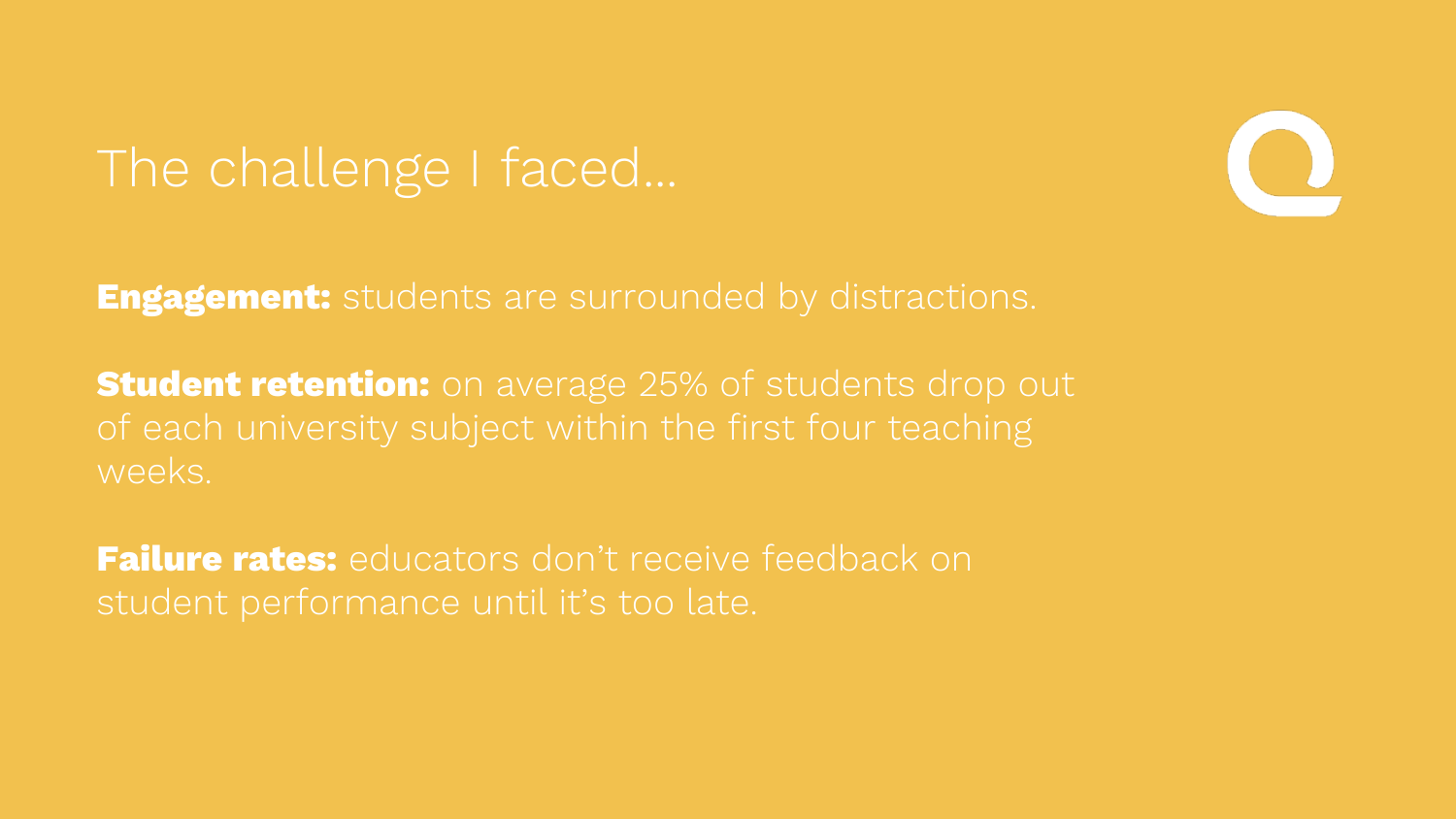## Solution



A mobile platform that helps teachers and trainers improve learning outcomes by motivating learners in a fun and accessible way.



**Learning is fun and accessible.**



**Immediate, actionable feedback.**



**Easily identify areas of difficulty.**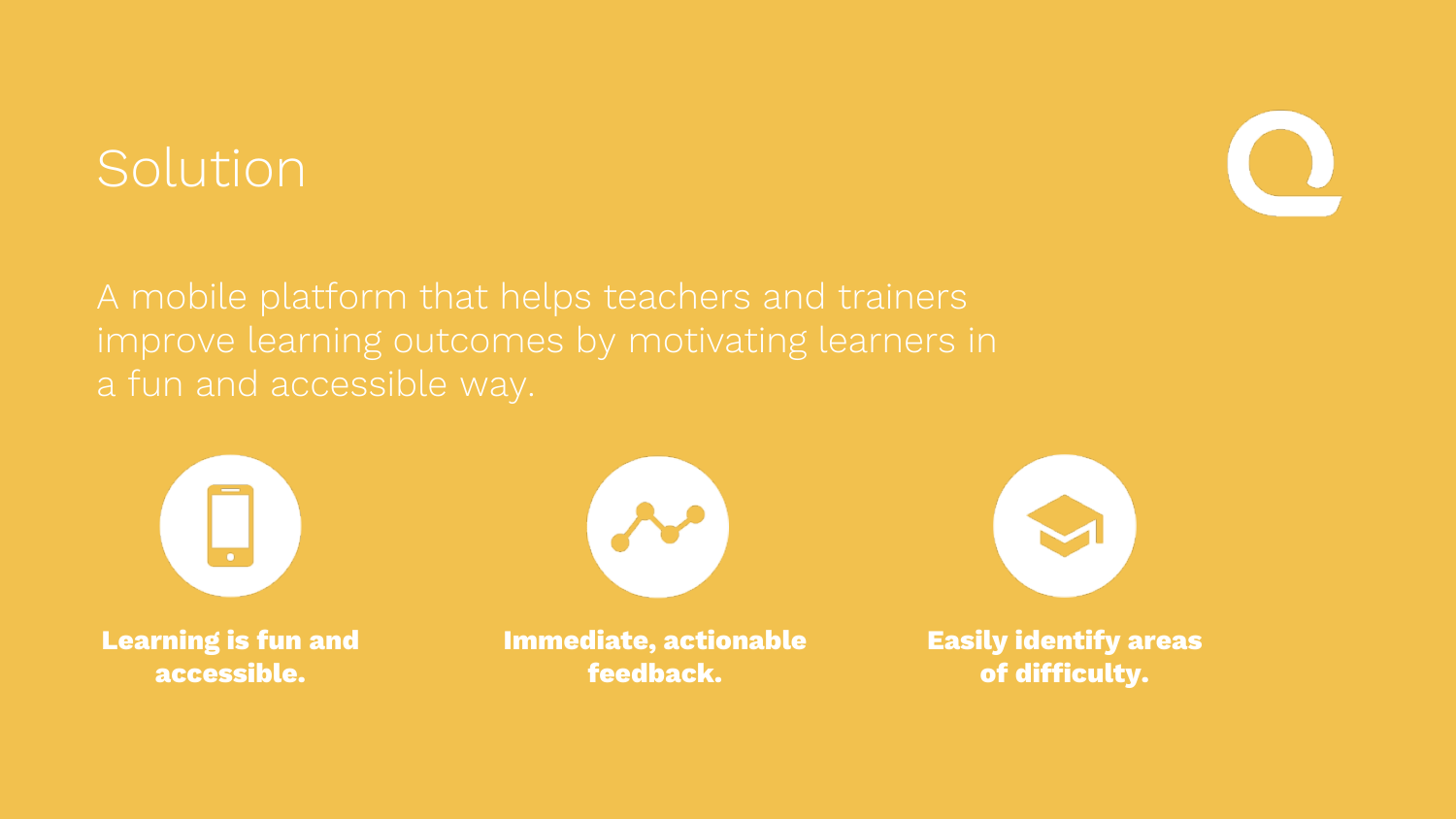## Product

### **App**

- point attribution and scoring
- timed questions
- competitive leaderboards
- achievement badges
- progression analytics
- push notifications

| 03 of 14 |                                  |                           |                                                                                           |   | secon |
|----------|----------------------------------|---------------------------|-------------------------------------------------------------------------------------------|---|-------|
|          | <b>Banking &amp; Economics 1</b> |                           |                                                                                           |   |       |
|          |                                  | names for the same thing? | Which of these are NOT alternative                                                        |   |       |
|          |                                  | Gross profit: Profit      |                                                                                           |   |       |
|          |                                  |                           | Cost of sales: Cost of goods sold                                                         |   |       |
|          |                                  |                           | Cost of purchases: Cost of goods bought                                                   |   |       |
|          |                                  |                           | Statement of Comprehensive Income: Profit and<br>Loss: Statement of Financial Performance |   |       |
|          |                                  | the same thing            | None of the above, i.e all are alternative names for                                      |   |       |
|          |                                  |                           |                                                                                           |   |       |
|          |                                  | <b>SUBMIT</b>             |                                                                                           |   |       |
|          |                                  | <b>HINT</b>               |                                                                                           | ≫ |       |
|          |                                  |                           |                                                                                           |   |       |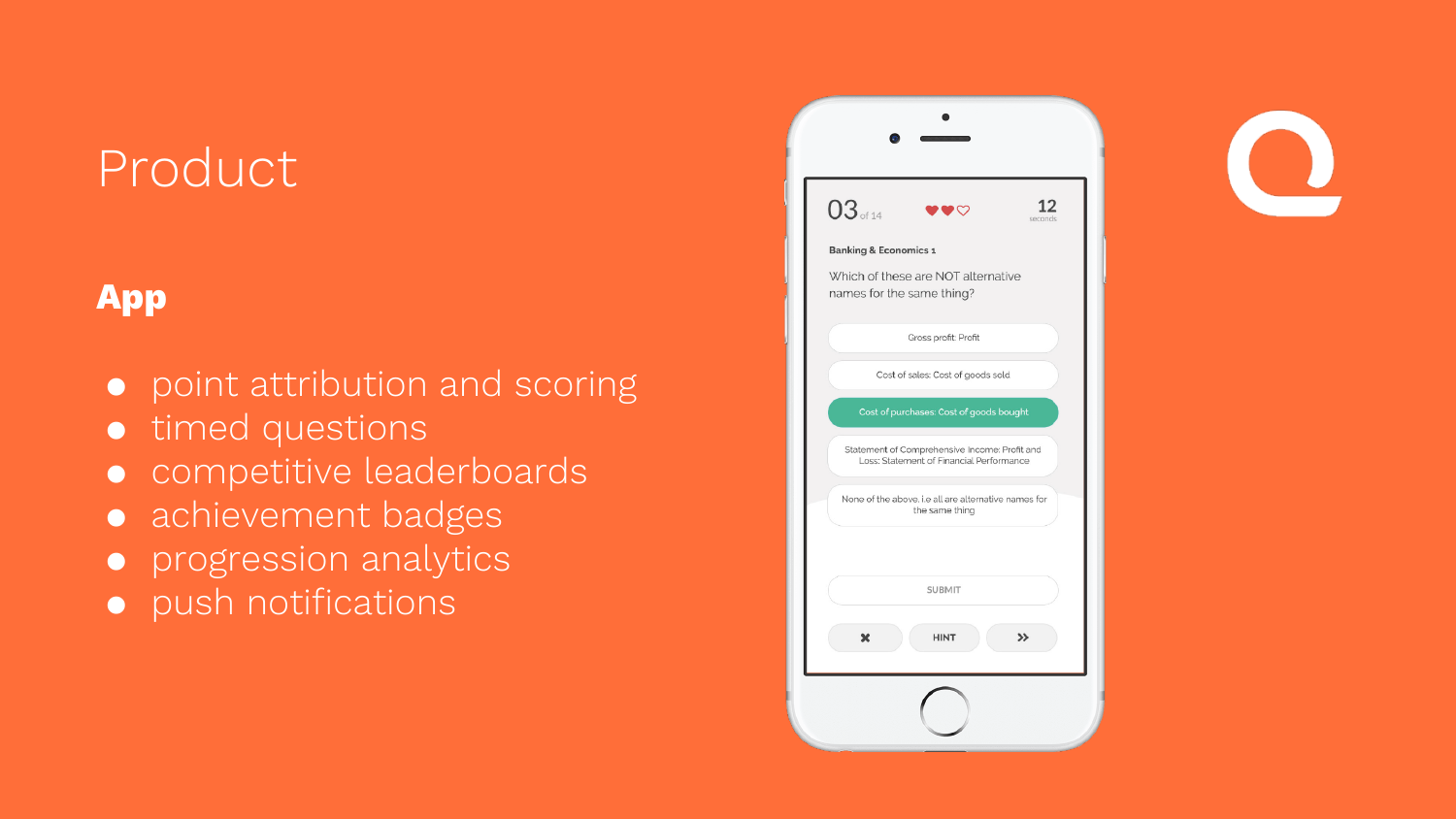## Product

#### **Web platform**

- real time analytics
- multiple question formats
- announcements
- resources
- bulk upload
- cloud-based

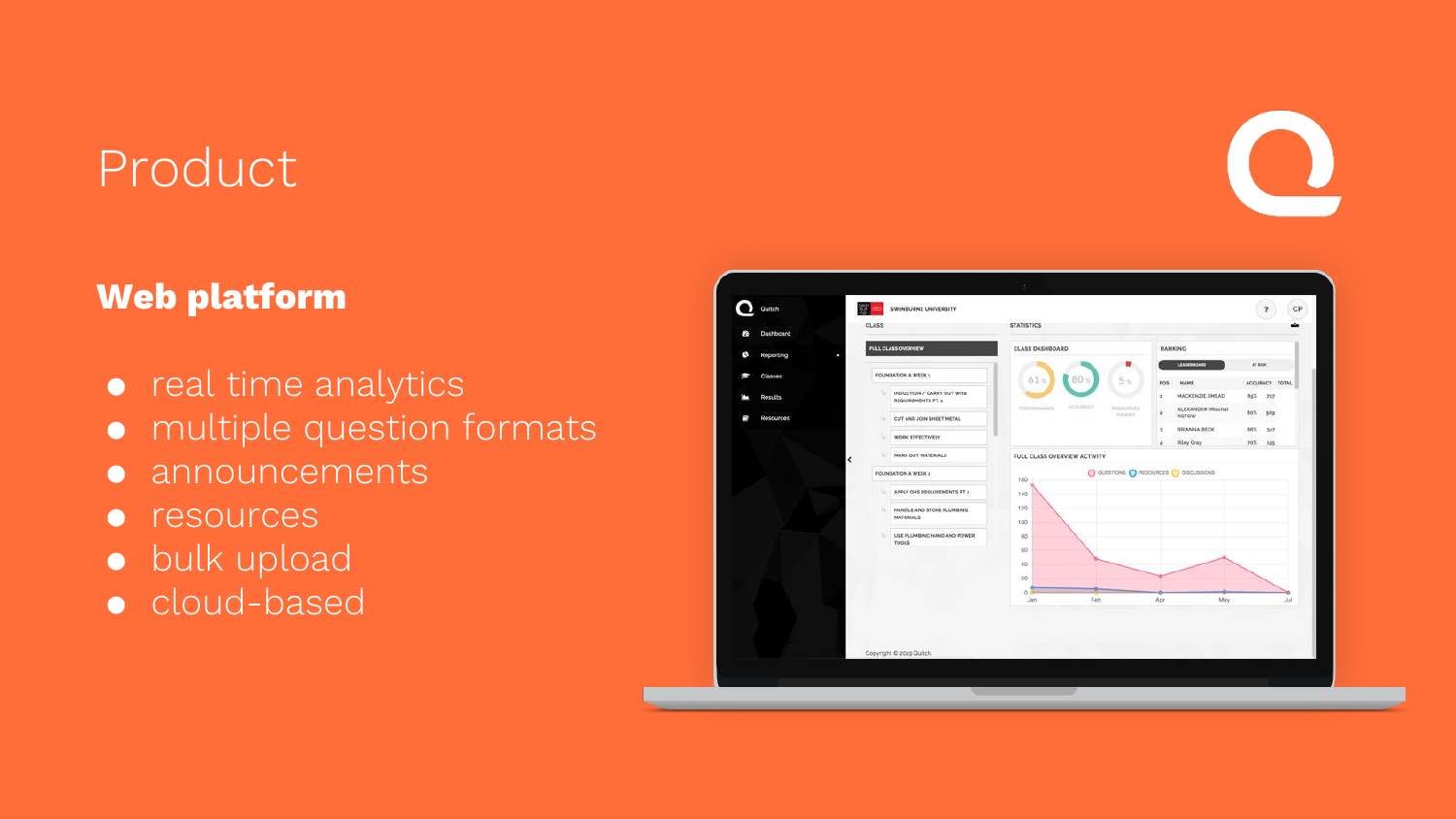## Infrastructure

#### **Secure, Scalable and Highly Available**

- utilises containerisation for scalability
- data is encrypted at rest
- hosted in AWS Sydney region
- annual penetration testing
- data segregated by tenant
- built using cloud formation

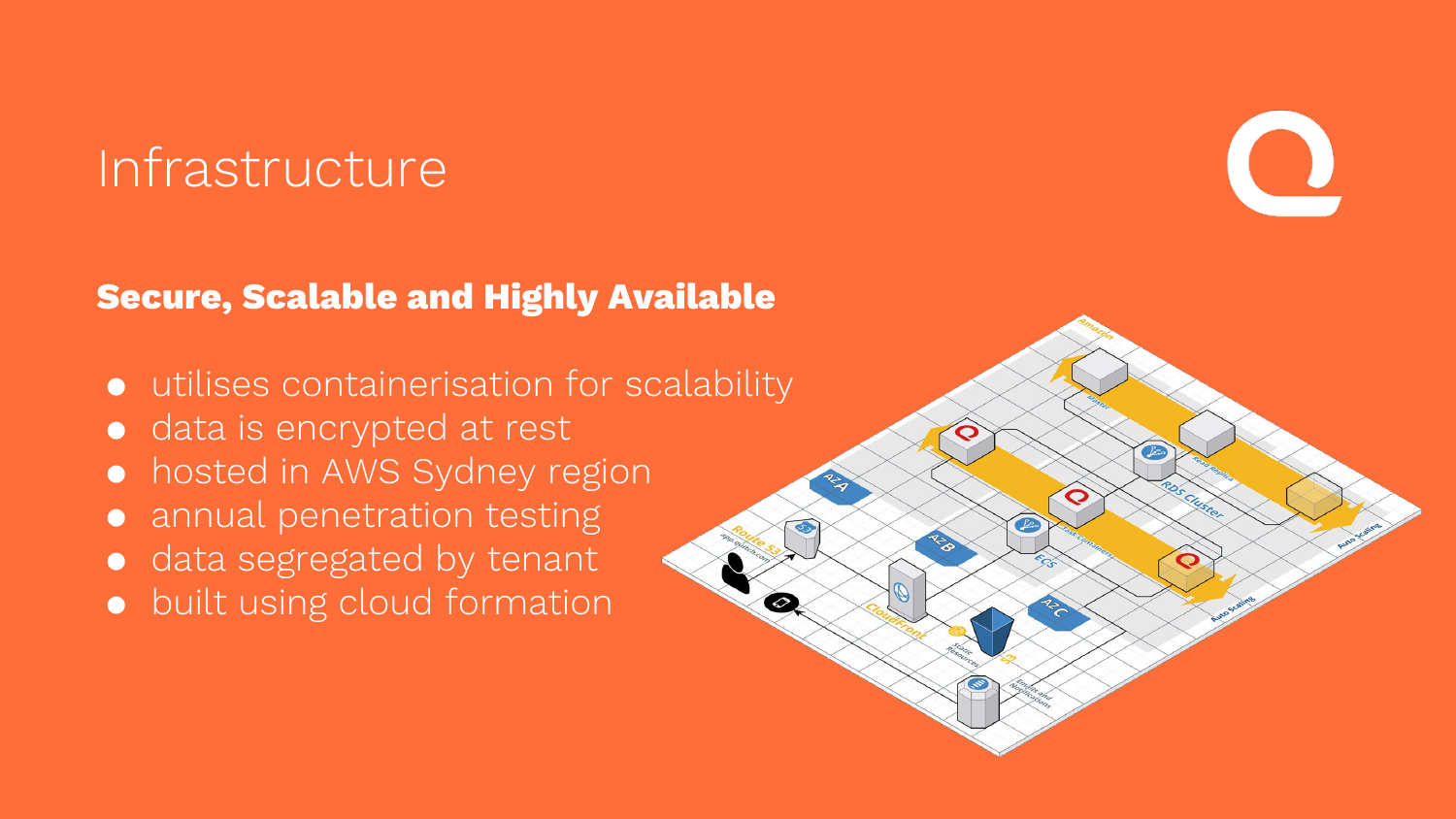## Product market fit



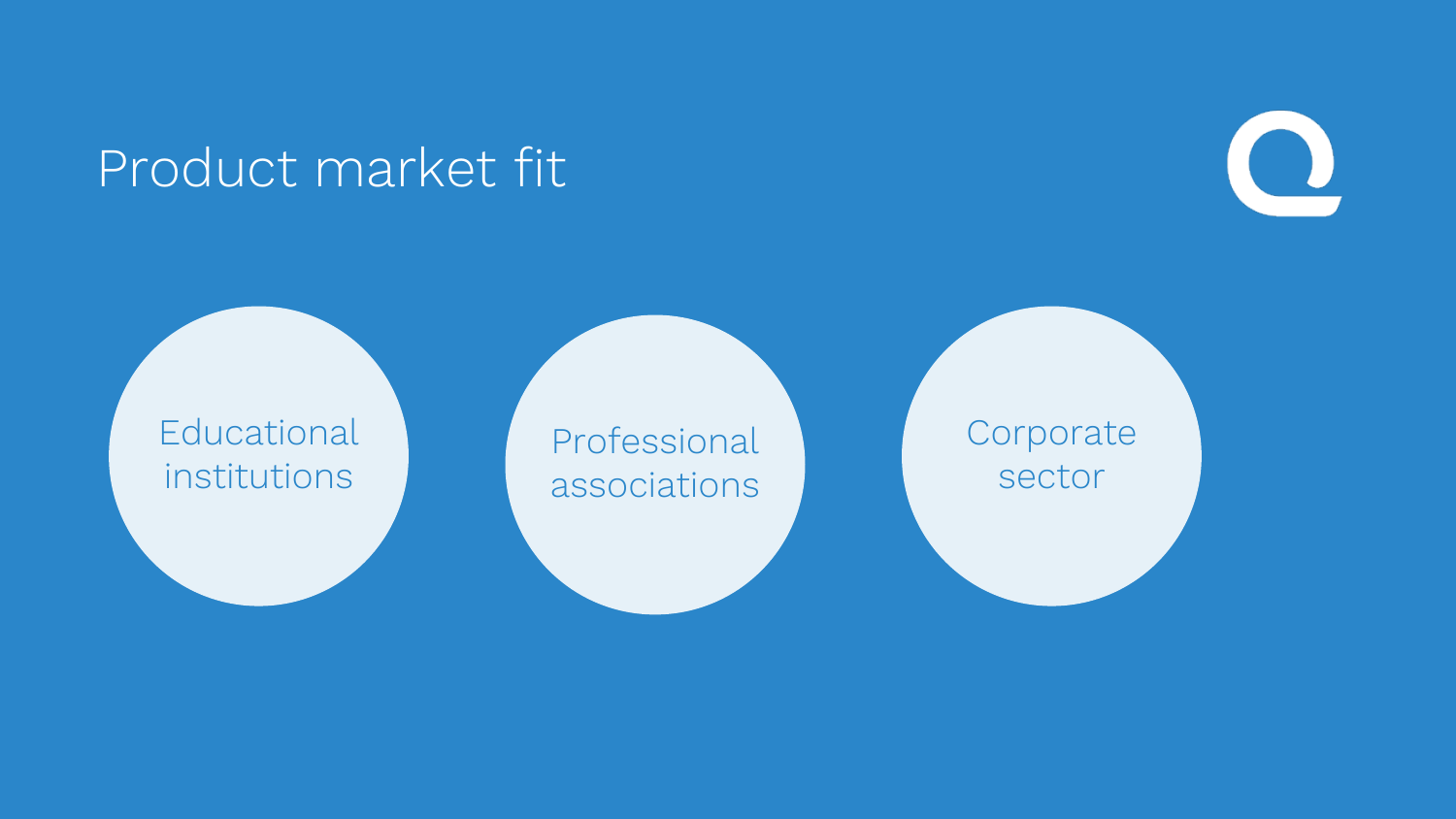## Market adoption





Universities across the world have requested trials, identifying a true market need. 100+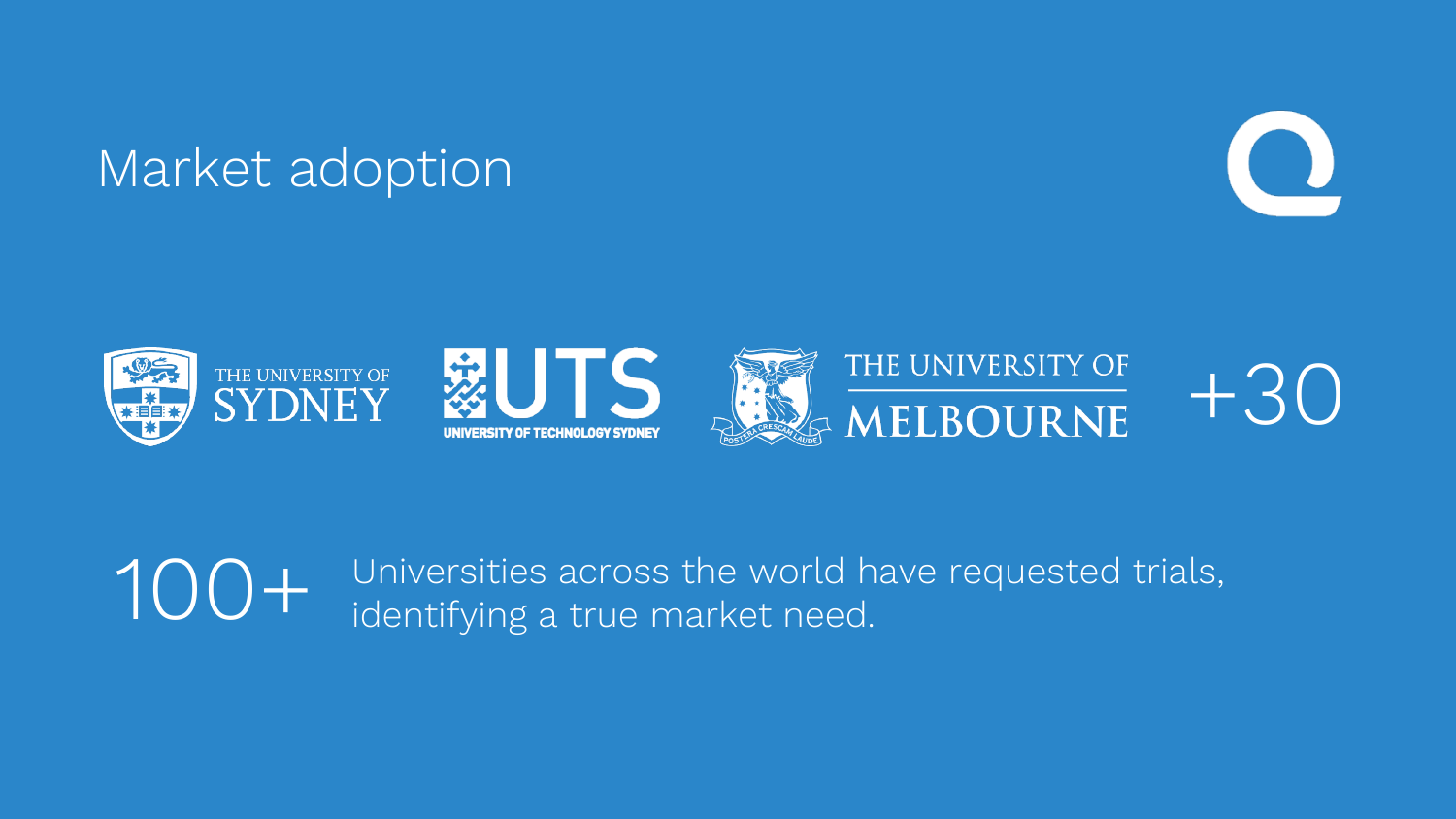## **Competition**



- Other e-learning apps on the market (Kahoot!, EdApp, Duolingo), don't seek to solve the same problem as Quitch, to help educators enhance their teaching approach and the early identification and support of struggling students.
- A content neutral platform, pour any type of learning content into Quitch.
- Quitch was designed by students and built by educators.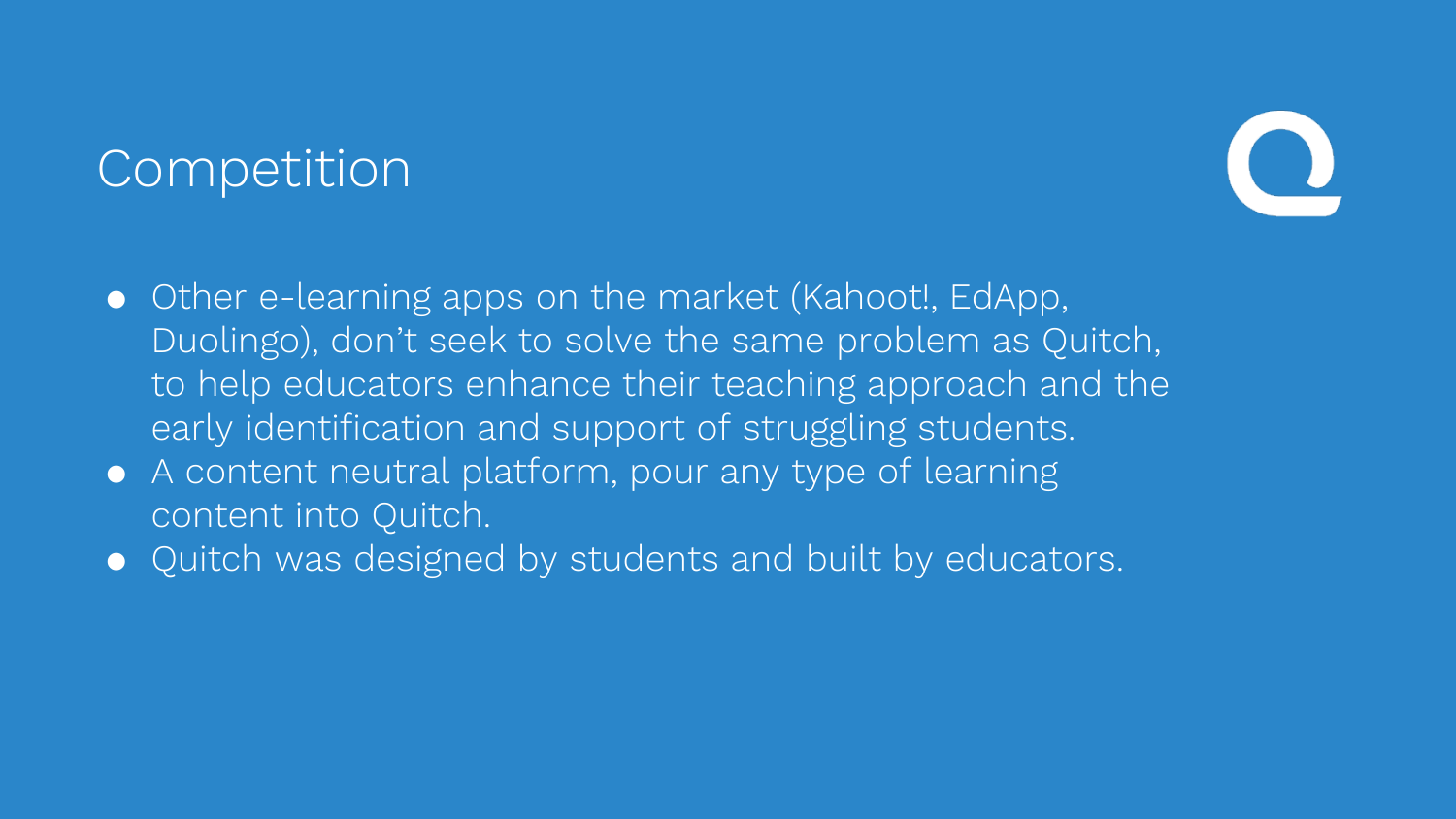## Evidence based



12% improvement in retention and engagement

7%

improvement in overall comprehension

**'Using a gamified mobile app to increase student engagement, retention and academic achievement'**, International Journal of Educational Technology in Higher Education 2017 14:31 bit.ly/2CXIGWF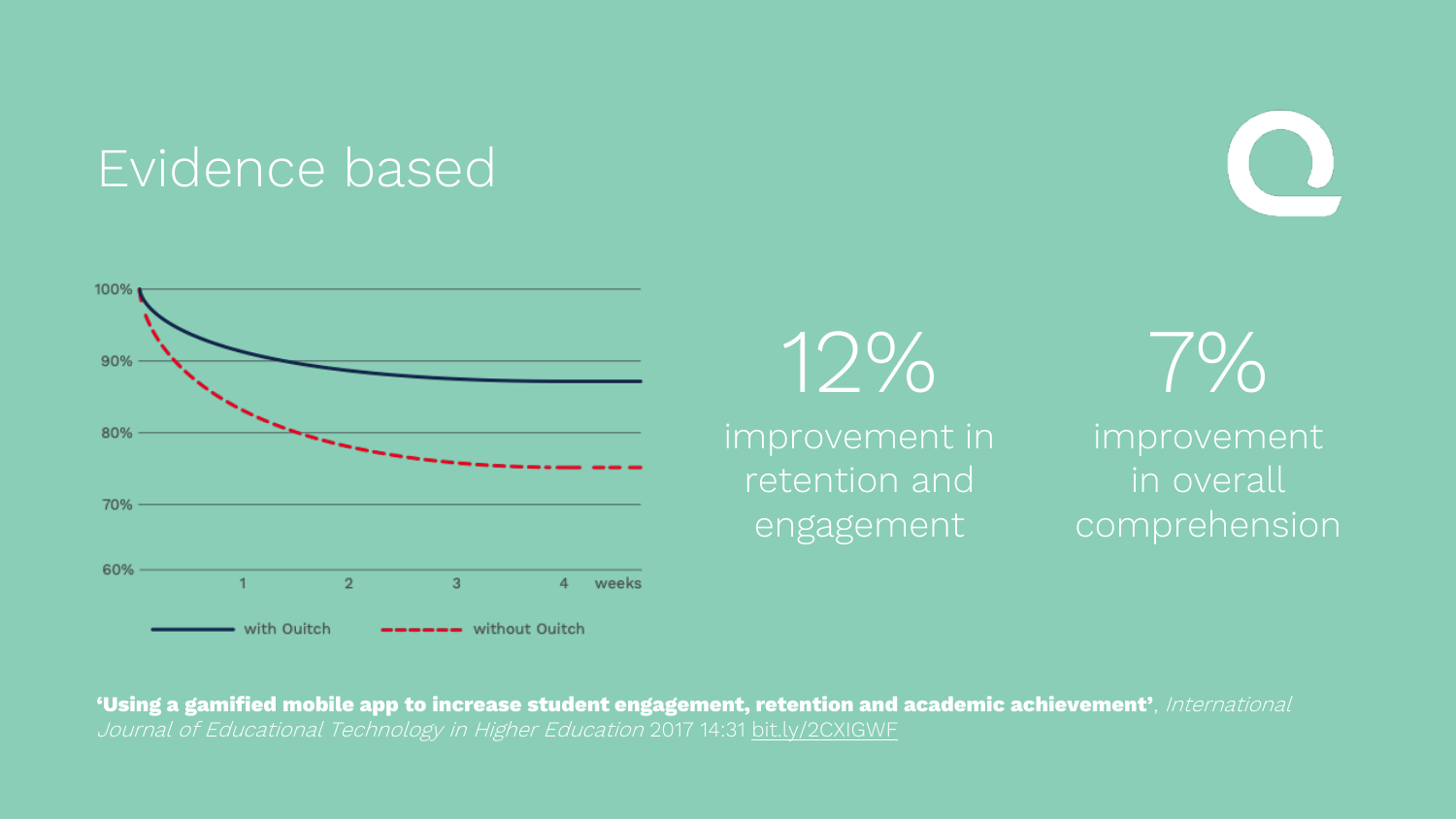## Feedback

"Quitch has given us the capacity to engage the students more effectively and to see how they progress with their understanding of topics."

Dr Mahdi Miri Disfani–Academic, Infrastructure Engineering, University of Melbourne

"...engagement was fantastic with 90% of the cohort using the resource extensively. Students really enjoyed the convenience of it being accessible on mobile devices."

Phil Hancock–BCom MCom W.Aust., FCPA, ACA, Associate Dean, The University of Western Australia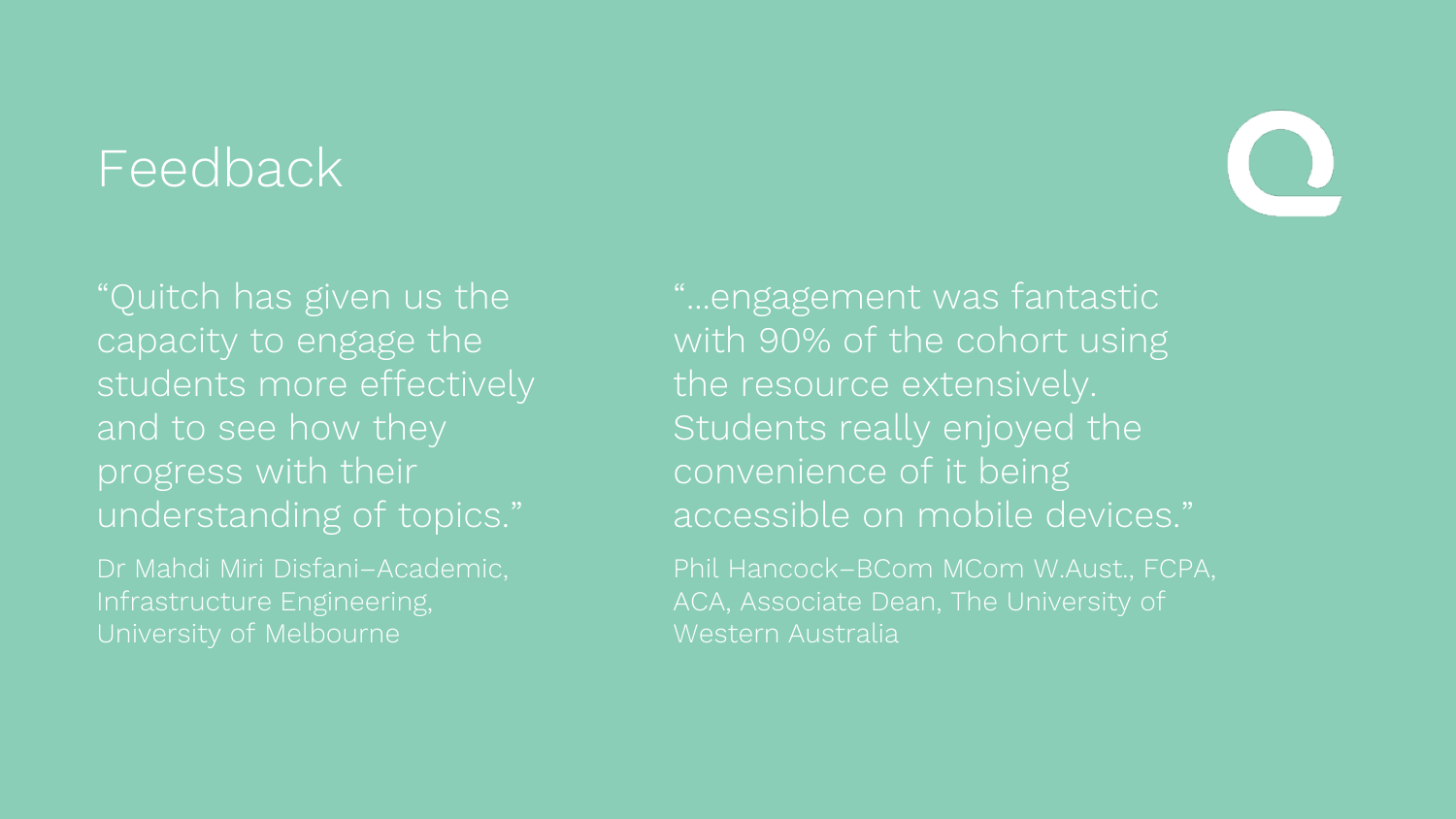## Press & Awards



WINNER *Educational Technology Award* **Australian Financial Review** 2017

**WINNER** *Innovation in Accounting Education Award* **American Accounting Association (AAA)** 2017

30+ awards and<br>featured articles

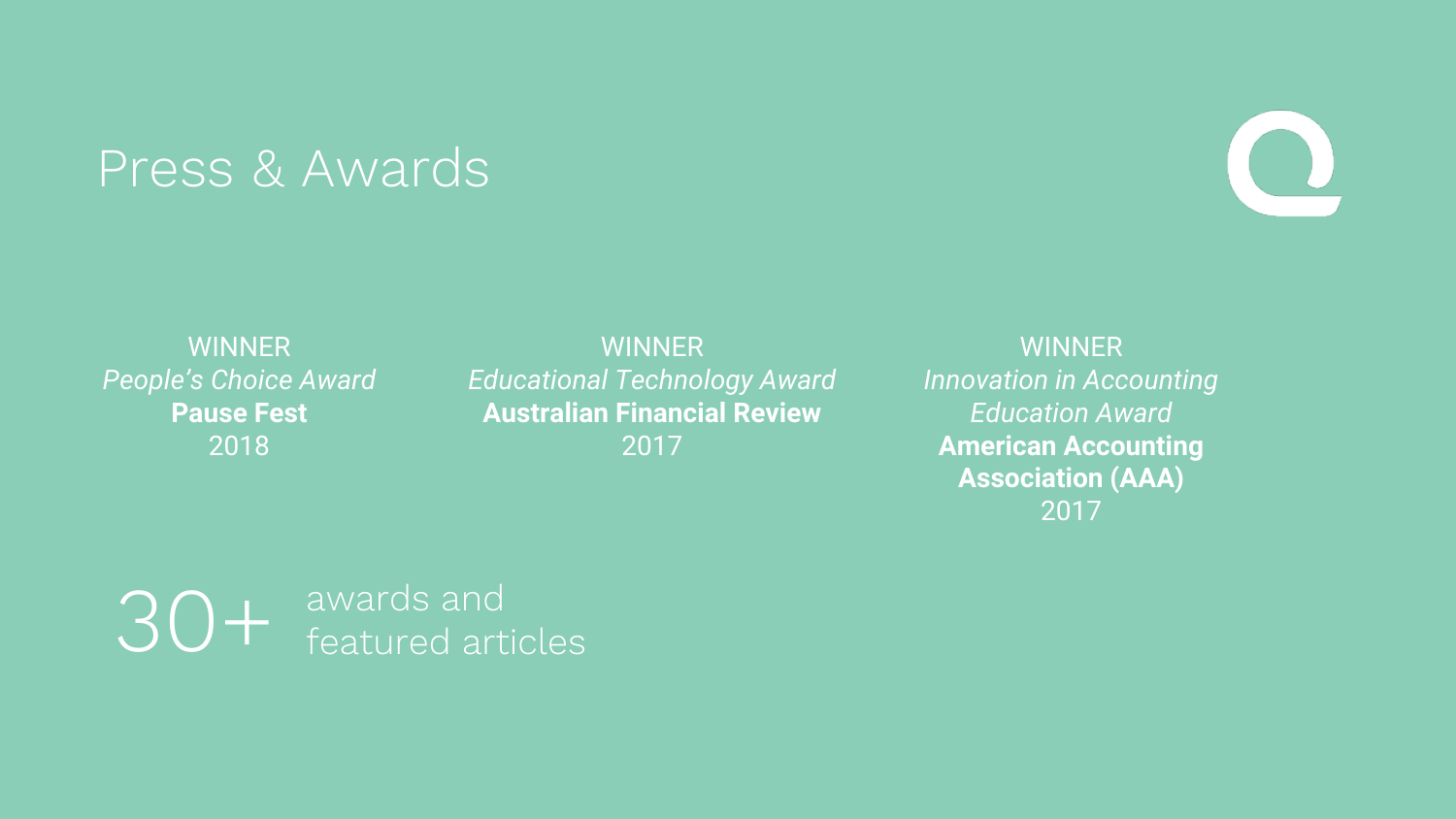## Team



| <b>Grainne Oates</b>     | Matt Weston | Sandra Campos                | Meghan Horwood    |  |
|--------------------------|-------------|------------------------------|-------------------|--|
| <b>CEO &amp; Founder</b> | <b>CTO</b>  | <b>Customer Success</b>      | <b>Financials</b> |  |
|                          |             | <b>&amp; Support Manager</b> |                   |  |
|                          |             |                              |                   |  |

Chantelle Perera **Experience Designer**

Jessica Pitcher **User Interface & Graphic Designer** Victoria Thavamani **Developer**

Craig Baird **Developer**

Business Development personnel (located in Australia) Advisors: Oji Udezue (Atlassian), Jane Hewitt (UniLodge), Reed Leighton (Leighton O'Brien), Gary Symons (NAB Wealth)